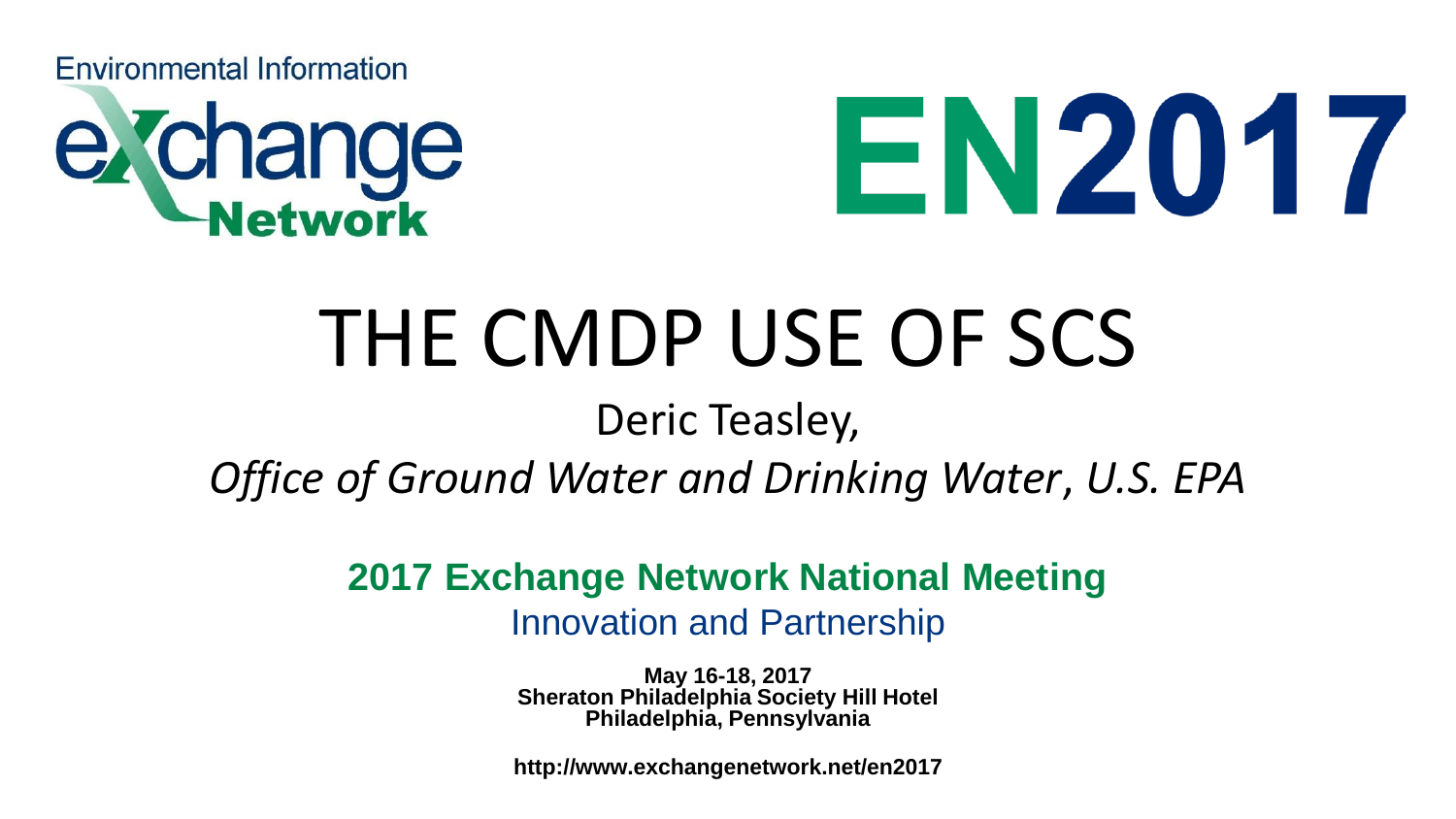### **ABSTRACT**

The Compliance Monitoring Data Portal (CMDP) is a web-based data reporting system. The CMDP is comprised of a web application, web services, and a synchronization engine that in all, enables laboratories and public water systems to electronically report compliance sample results to primacy agencies (e.g., state agencies).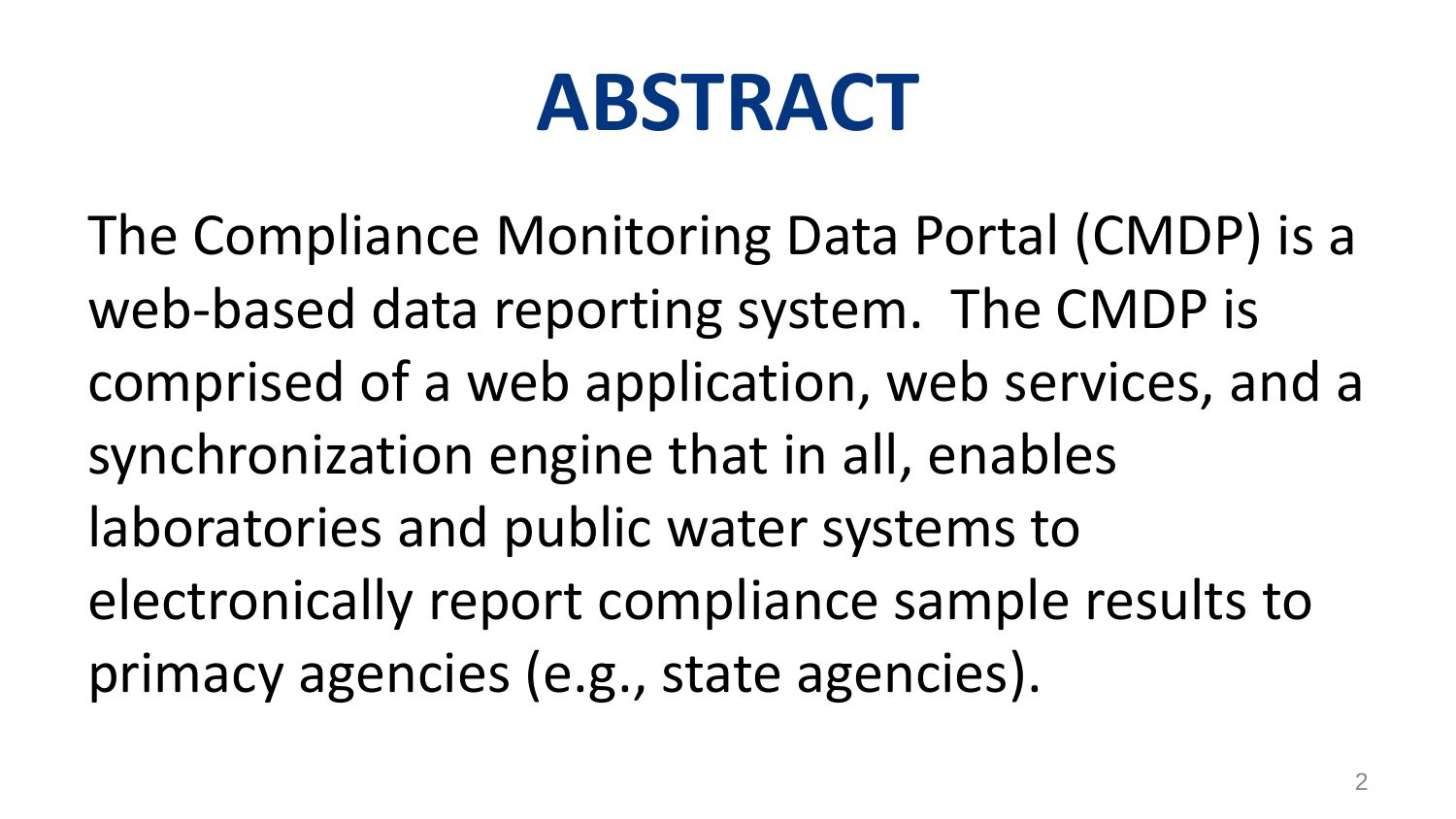# Agenda

- The CMDP Registration **Overview**
- User Roles and the Connection to SCS
- An SCS Registration Example to Use the CMDP

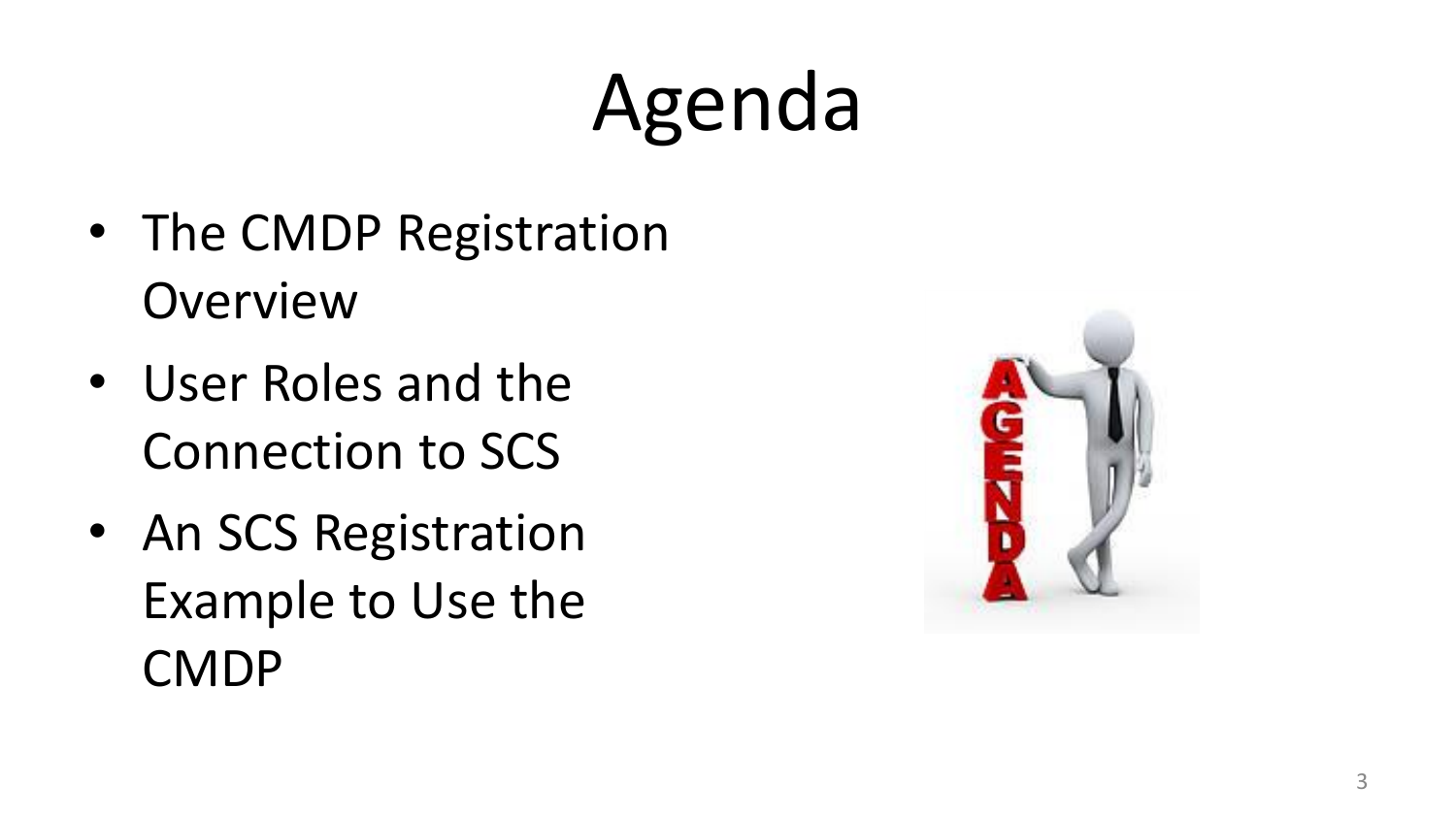# CMDP Registration Overview

|                                         | <b>Administrative Roles</b>                                                                                   | <b>Non-Administrative Roles</b>                                          |
|-----------------------------------------|---------------------------------------------------------------------------------------------------------------|--------------------------------------------------------------------------|
| <b>Submitter</b><br><b>Organization</b> | Open Registration: Private Lab CMDP<br>Administrator, PWS CMDP Administrator, State<br>Lab CMDP Administrator | Open Registration: Preparer, Reviewer,<br>Certifier, State Lab Submitter |
| <b>State</b><br><b>Organization</b>     | Closed Registration: State CMDP<br>Administrator                                                              | Closed Registration: State Compliance<br>Officer                         |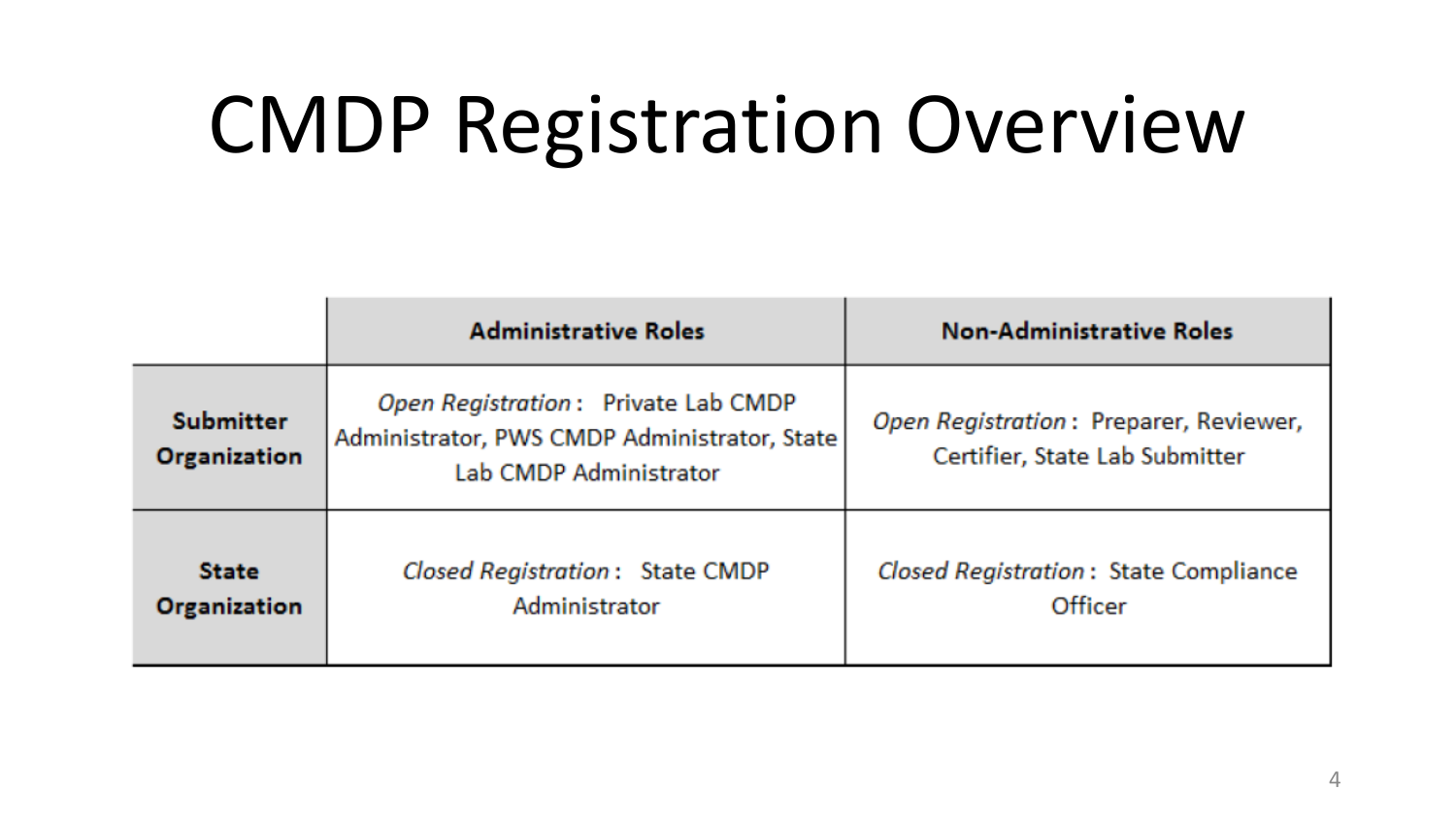## CMDP User Roles

Different roles for each organization as follows:

*State roles are "closed" registration – requires invitation from a State Help Desk or SCS Partner Help Desk*



*Water System roles are "open" registration – initiated from the SCS Home Page*

*Laboratory roles are "open" registration – initiated from the SCS Home Page*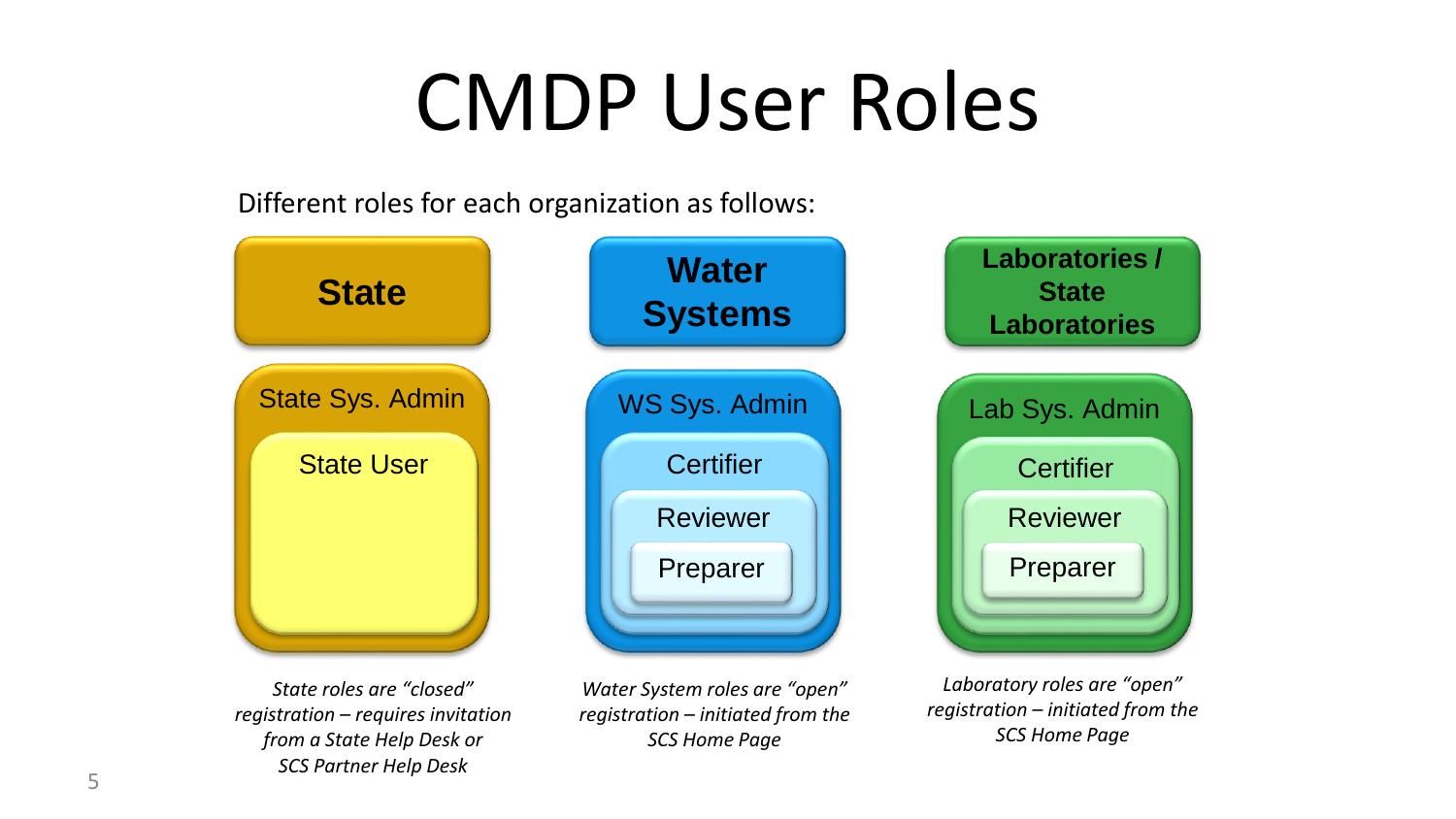# CMDP / SCS Connection

- All roles in the CMDP are managed by SCS
- Helps EPA and state programs meet the electronic reporting, signature, and recordkeeping requirements of CROMERR

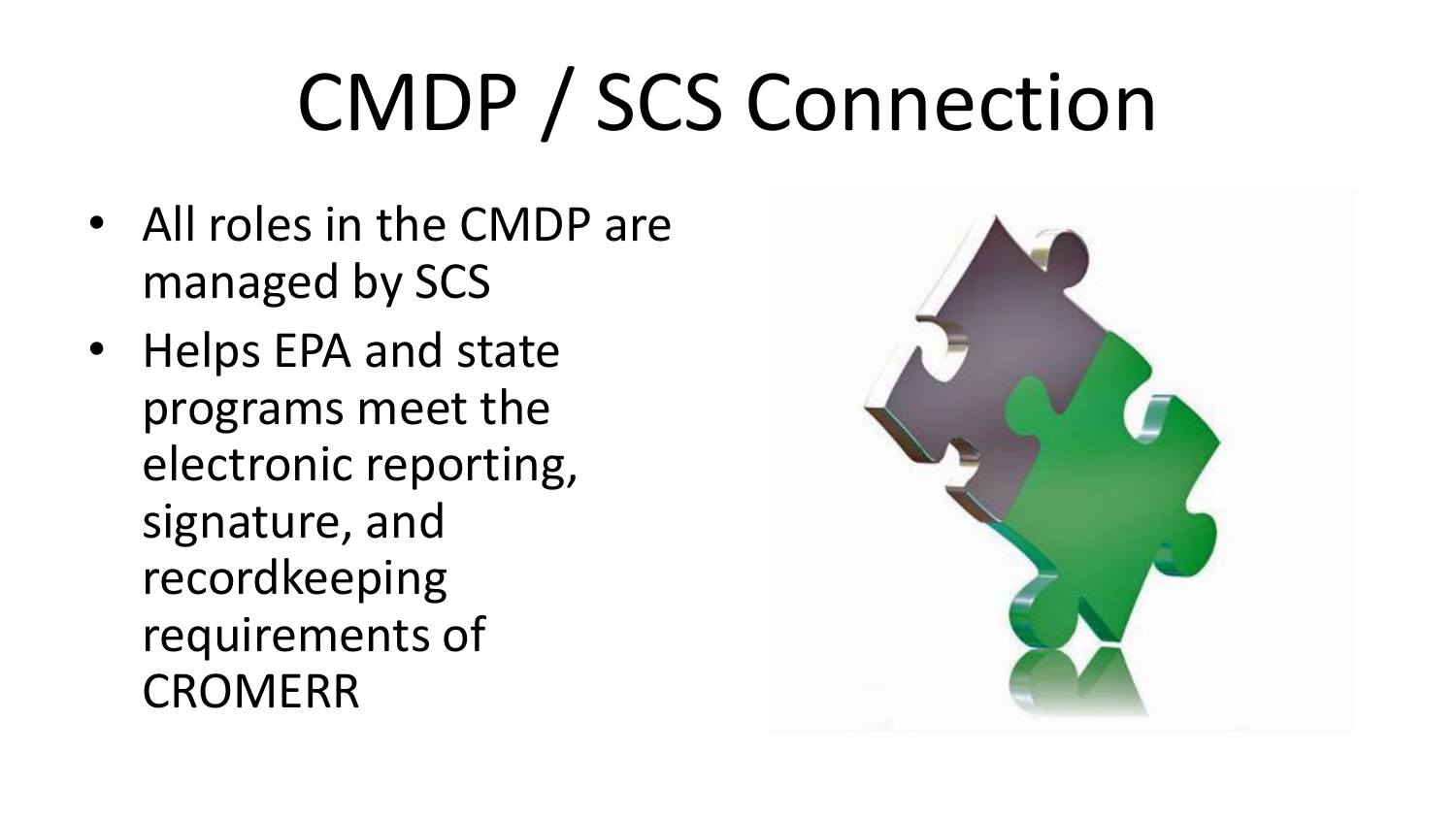# A Brief Registration Example

Pre-registration

• Contact SCS Help Desk

Confirmation

Email • Registration confirmation via email

• Verify organization identification and create Verification account in SCS to complete user registration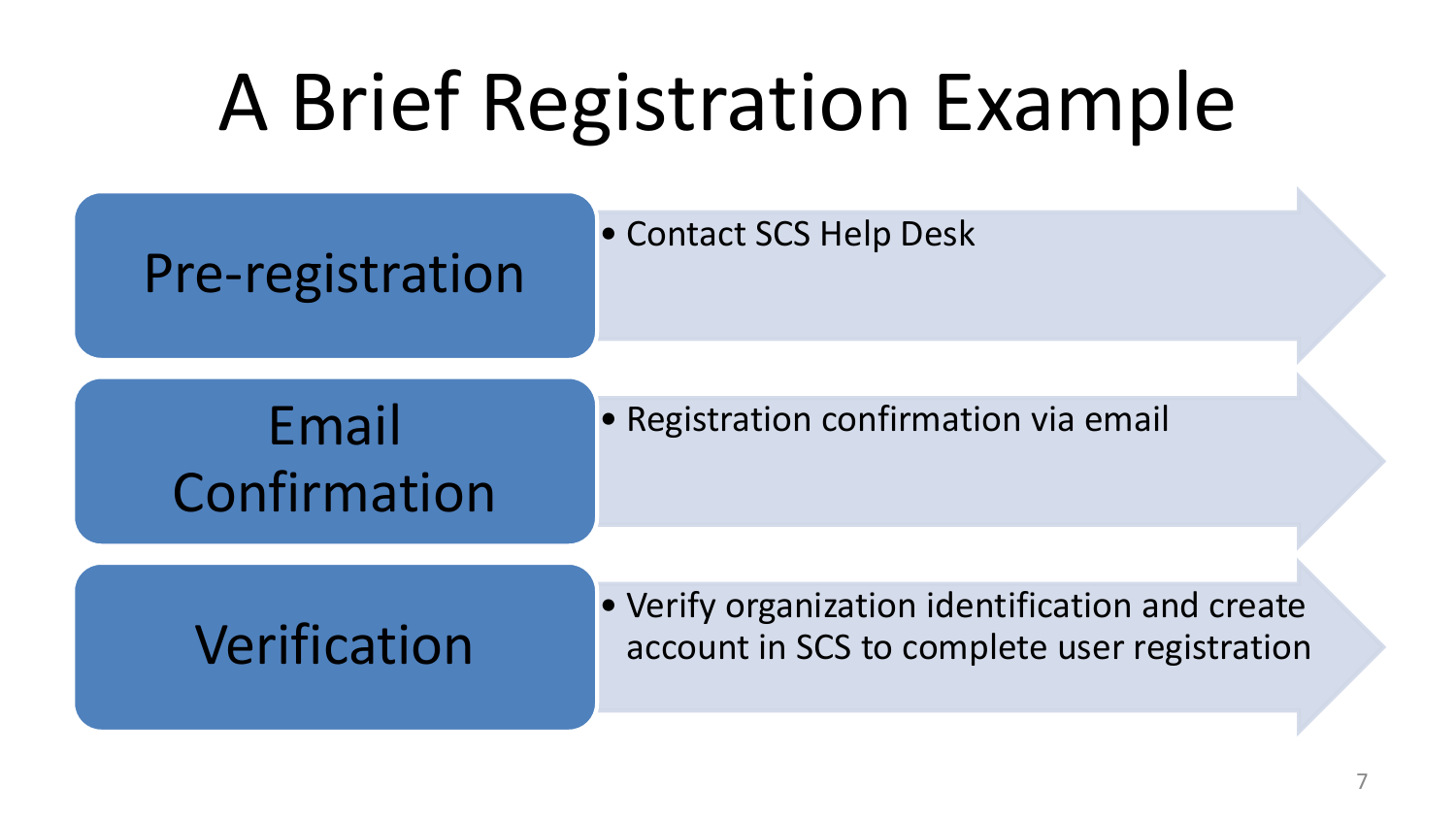## Successful SCS Registration

| <b>Home</b>                                                           | <b>Recent Announcements</b> |                                 |                                                |               |
|-----------------------------------------------------------------------|-----------------------------|---------------------------------|------------------------------------------------|---------------|
| <b>SCS</b>                                                            | Dashboard                   |                                 |                                                |               |
| Program Services                                                      |                             |                                 | Services   Profile   Mail   Submission History |               |
| <b>Partner</b>                                                        | <b>Service</b>              | <b>Role</b>                     | Org                                            | <b>Status</b> |
| RI                                                                    | <b>CMDP</b>                 | <b>State CMDP Administrator</b> | RHODE ISLAND                                   | Active        |
| <b>Admin Tools</b>                                                    | Showing 1 to 1 of 1 rows    |                                 |                                                |               |
| <b>User Management</b><br>Pre-Registration<br><b>Pending Requests</b> |                             |                                 |                                                |               |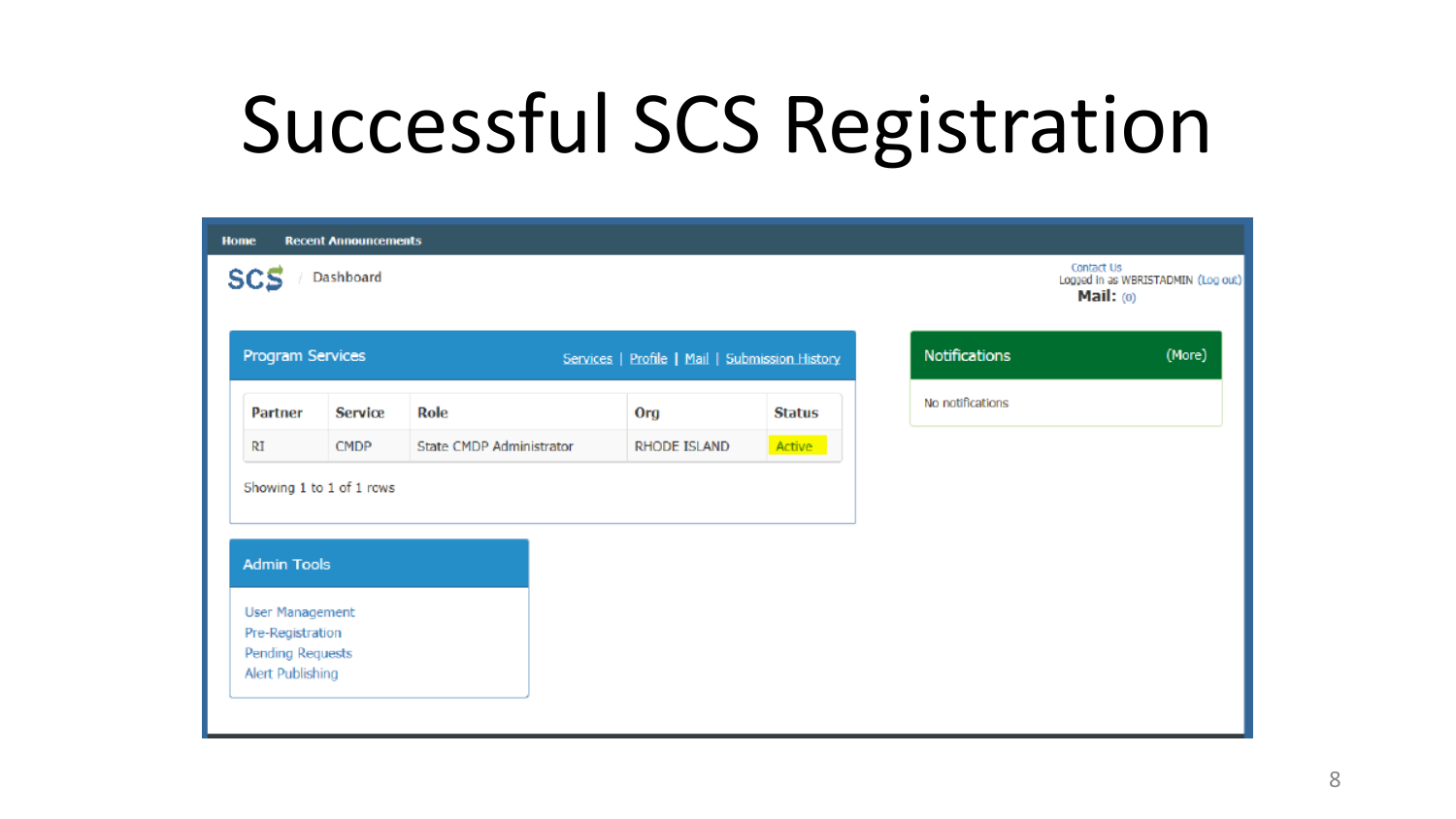

#### CMDP Secure Login

Enter your Username and Password

Username:

dteasley

Password:

..........

**Forgot Password** 

**Forgot UserId** 

Warning Notice and Privacy Policy

**SCS Help Desk** 



clear

Logging into the CMDP Using **Credentials** Established in SCS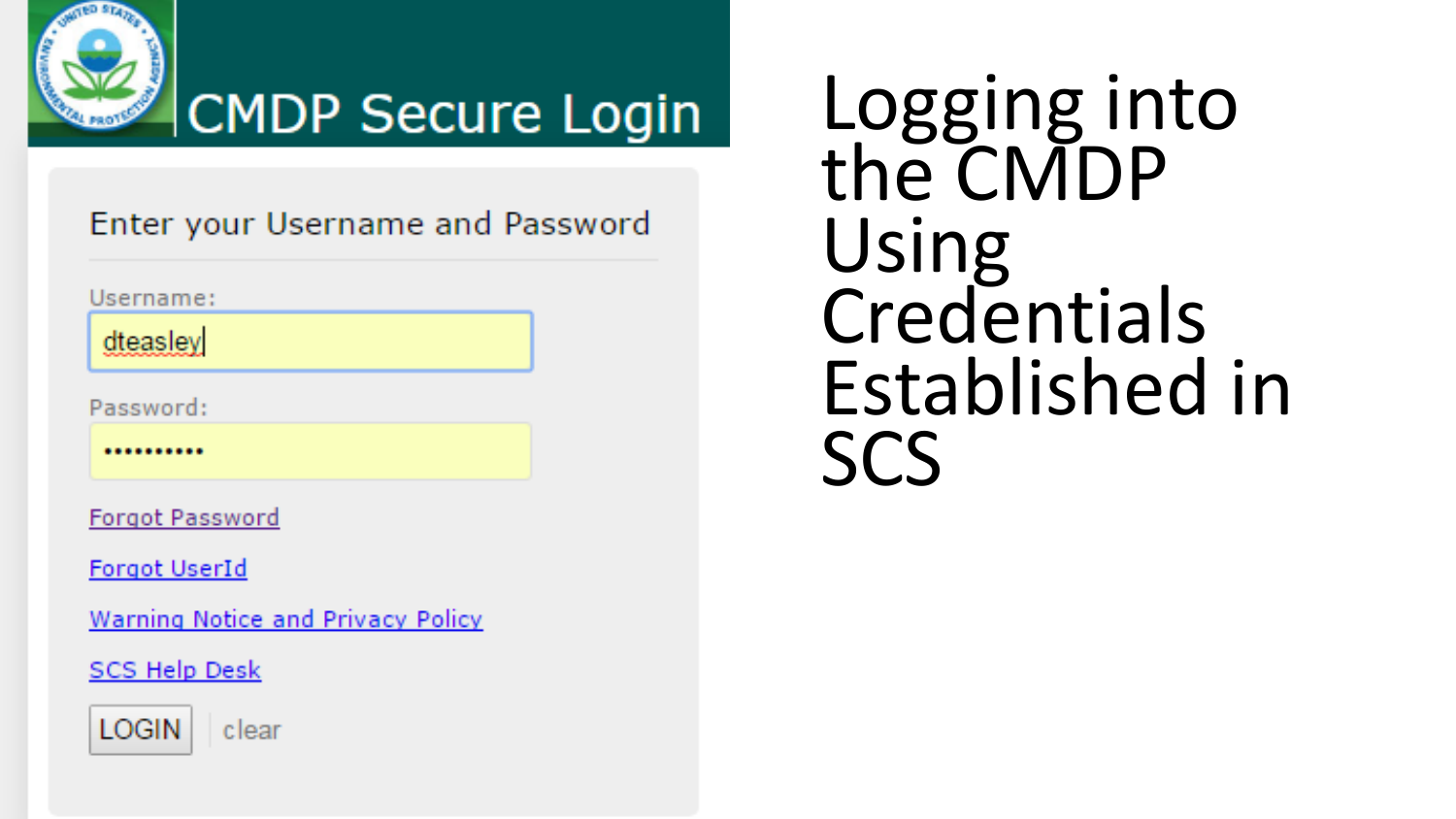# Benefits and Challenges

- Benefits
	- CROMERR compliant submissions
	- Authentication done by SCS
- Challenges
	- Closed registration process
	- Tight coupling role definition?